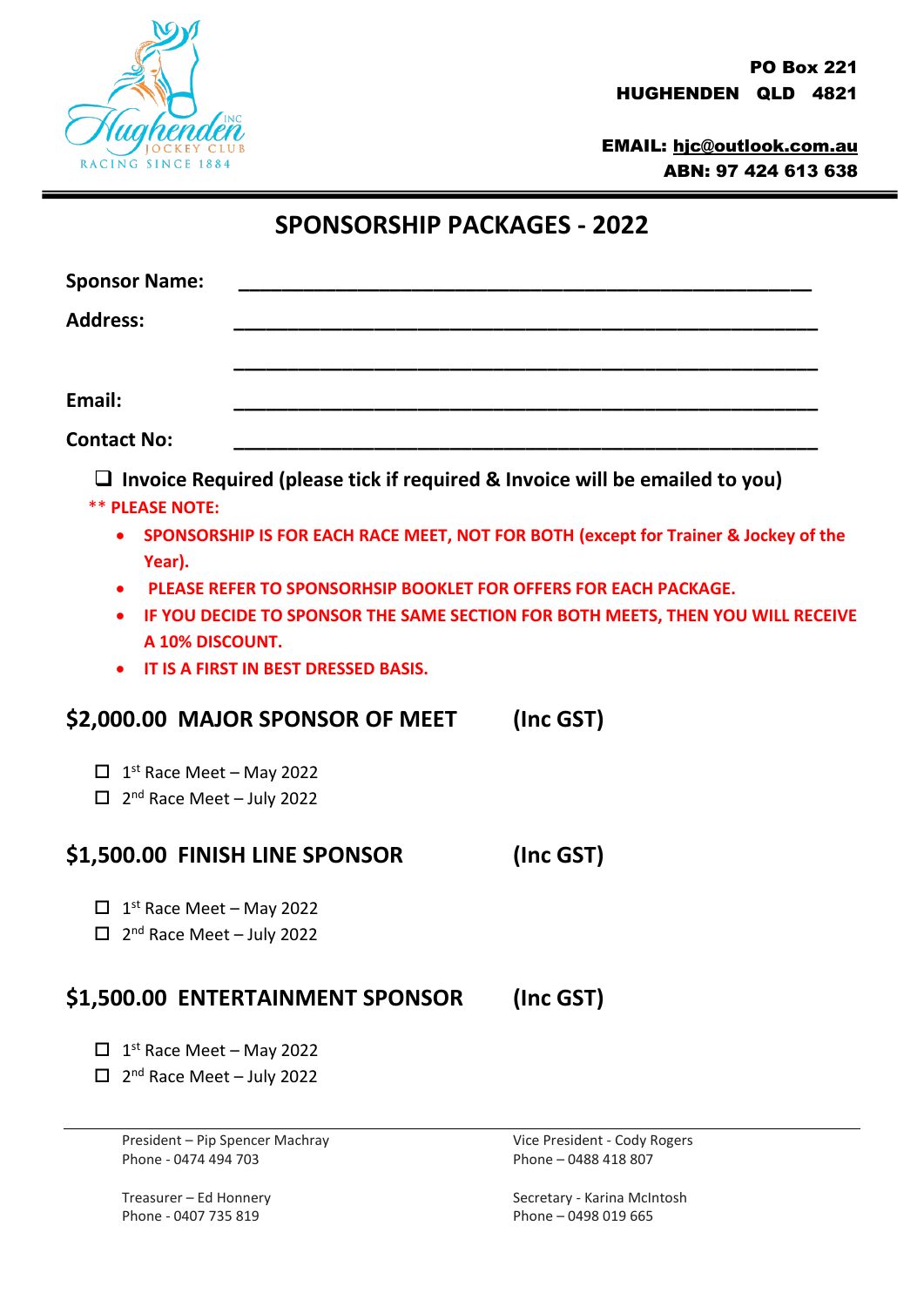

PO Box 221 HUGHENDEN QLD 4821

EMAIL: [hjc@outlook.com.au](mailto:hjc@outlook.com.au) ABN: 97 424 613 638

## **\$1,500.00 MARQUEE SPONSOR OF MEET (Inc GST)**

- $\Box$  1<sup>st</sup> Race Meet May 2022
- $\Box$  2<sup>nd</sup> Race Meet July 2022

#### **\$1,100.00 RACE SPONSOR – 4 AVAILABLE PER MEET (Inc GST)**

- $\Box$  1<sup>st</sup> Race Meet May 2022
- $\Box$  2<sup>nd</sup> Race Meet July 2022

### **\$500.00 BAR SPONSOR (Inc GST)**

- $\Box$  1<sup>st</sup> Race Meet May 2022
- $\Box$  2<sup>nd</sup> Race Meet July 2022

### **\$1,500.00 MAJOR FASHION ON THE FIELD SPONSOR OF MEET (Inc GST)**

- $\Box$  1<sup>st</sup> Race Meet May 2022
- $\Box$  2<sup>nd</sup> Race Meet July 2022

# **\$500.00 FASHION ON THE FIELD PER CATEGORY SPONSOR (Inc GST) 8 CATEGORIES PER MEET**

#### **1 st Race Meet – May 2022**

- $\Box$  Lady of the Meet
- $\Box$  Couple of the Meet
- $\Box$  Teen Boy & Girl (12 17)
- $\Box$  Tiny Tot Boy & Girl (0-5)

#### **2 nd Race Meet – July 2022**

- $\Box$  Lady of the Meet
- $\Box$  Couple of the Meet
- $\Box$  Teen Boy & Girl (12 17)
- $\Box$  Tiny Tot Boy & Girl (0-5)

President – Pip Spencer Machray Vice President - Cody Rogers Phone - 0474 494 703 Phone – 0488 418 807

Phone - 0407 735 819 Phone – 0498 019 665

- □ Gent of the Meet
- $\Box$  Themed lady of the Meet
- $\Box$  Teen Boy & Girl (12 17)
- $\Box$  Junior Boy & Girl (6 11)
- □ Gent of the Meet
- $\Box$  Teen Boy & Girl (12 17)
- $\Box$  Junior Boy & Girl (6 11)

Treasurer – Ed Honnery Secretary - Karina McIntosh